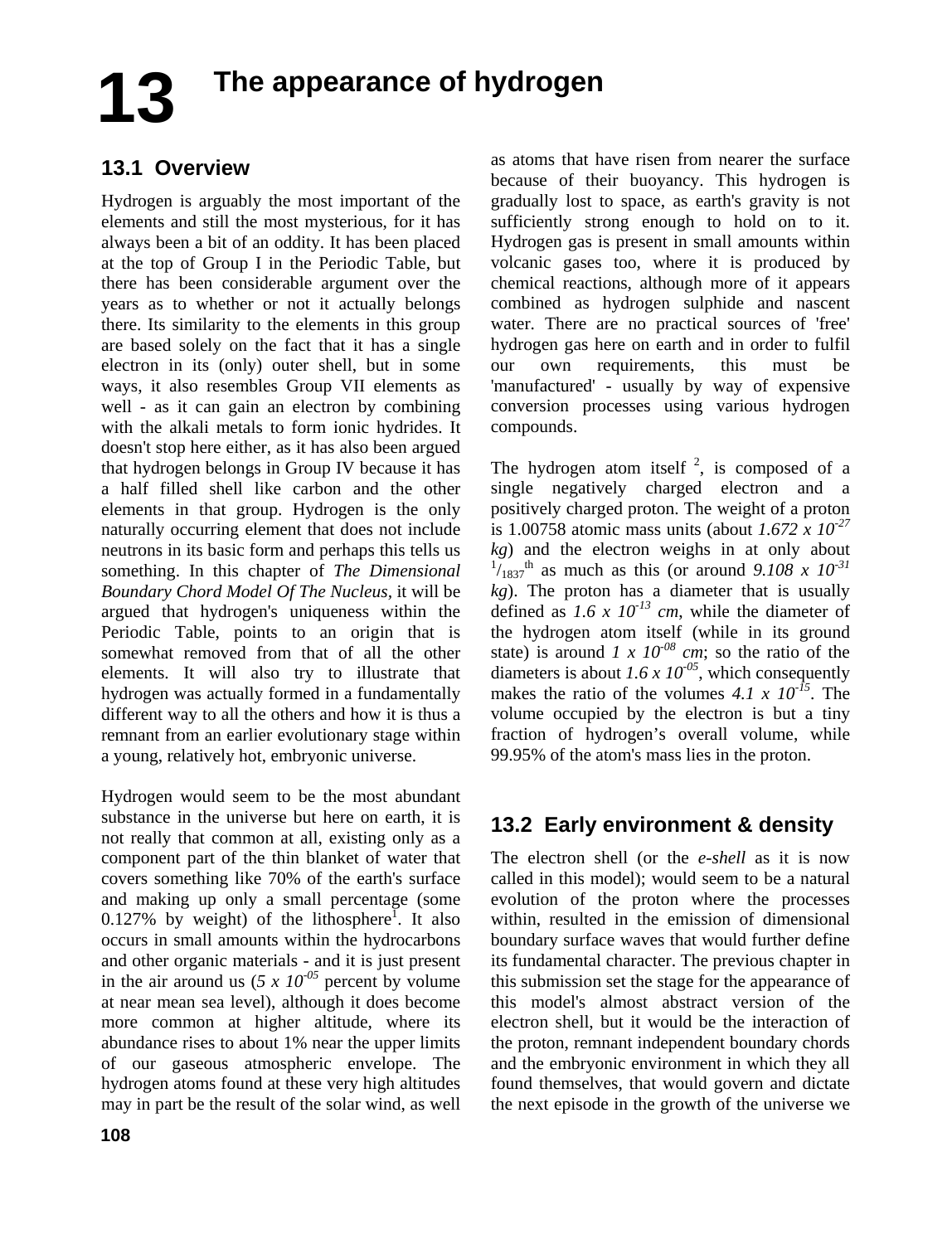see around us today. Perhaps the most important of these unfolding events, would be the eventual appearance of what could be described as the ancestor of the first elements proper - the familiarly abundant, but certainly still underrated atomic hydrogen. With the configuration of the proton's e-shell, kick-started as it were by the rotation of the 2D face membranes; it has almost become a system in perfect equilibrium - with the exception of just one characteristic. The emission of its two types of dimensional boundary surface waves has resulted in a 'mirror charge' that would seem to balance the in-built positive charge of the proton itself. There is *still* imbalance however and this is caused by the *energy-spike* in the fabric of the four-dimensional expansive medium (described in the previous chapter). Before the final reaction in this saga can take place - and is described in more detail - it may be advantageous to look at the environment in which these young protons would now find themselves buoyed.

At the moment of the big-ping which in this model, coincides with the appearance of threedimensional material in what we would regard as *our* space; the four-dimensional medium in which it was contained, may have been no more than just over ten light years across (see again Chapter Seven). Assuming that the (estimated) baryon count has always been more or less the same as it appears now, this would put an awful lot of material into a comparatively tiny volume of (4D) space. This material would have inherited momentum from the big-snap and the consequential rebound of the boundary chords and its density would therefore be high; perhaps (as speculated earlier), as high as three times the density of water.

The pre-rebound, stretched size (or volume) of the tetrakaidecahedra that made up the 8D lattice, had previously been estimated to be in the region of *circa* 5.23 x  $10^{25}$  cm<sup>3</sup> (at the moment of the big-snap) - which multiplied by an estimated overall baryon count of say around *9.0 x 10<sup>80</sup>*, gives us the initial (big-ping) starting volume quoted earlier as *circa*  $4.71 \times 10^{56}$  *cm<sup>3</sup>*. This equates to an embryonic universe with a radius of just over five or so light years, but one that is

growing larger over time. This component of expansion would have begun as a *cellular* phenomenon, carried over from the vacuum collapse, which started off the fourth-dimension in the first place.

Density was shown to be a function of mass and volume (Chapter Eight) and this initial density at the moment of the big-ping was roughly estimated from the expression:

$$
P = \frac{Nm}{V} \text{ then,}
$$
  

$$
\frac{(1.68 \times 10^{53} \text{ kg}) + (1.34 \times 10^{54} \text{ kg})}{4.71 \times 10^{56}}
$$

which provided a density of:

$$
P = 0.003 \text{ kg/cm}^3 \ (3.0 \text{ gms/cm}^3).
$$

The inherited momentum from the big-snap would need to play a key role in the ensuing processes - which would no doubt involve an episode of very frequent particle-to-particle collisions in such an energetic, dynamic and extremely small volume of 4D space. This would also raise the temperature of this environment, which at this stage, would be somewhat difficult to judge. It should also be noted that these (estimated) results are based upon the assumption that the quoted baryon number used above and within Chapter Seven, is actually the correct one. Such an initial environment may not have been dense enough to allow for the kind of nucleosynthesis that we are accustomed to (like those processes which are believed to occur within the core of stars like our own). These current densities would be something like fiftytwo times greater than that quoted above, although pressures within stellar cores are something like  $10^{10}$  times greater than normal atmospheric pressure here on earth. This would clearly highlight a paradox as far as this argument is concerned and this question will need to be explored further.

The extent of the 8D lattice would determine the initial density at the moment of the big-ping and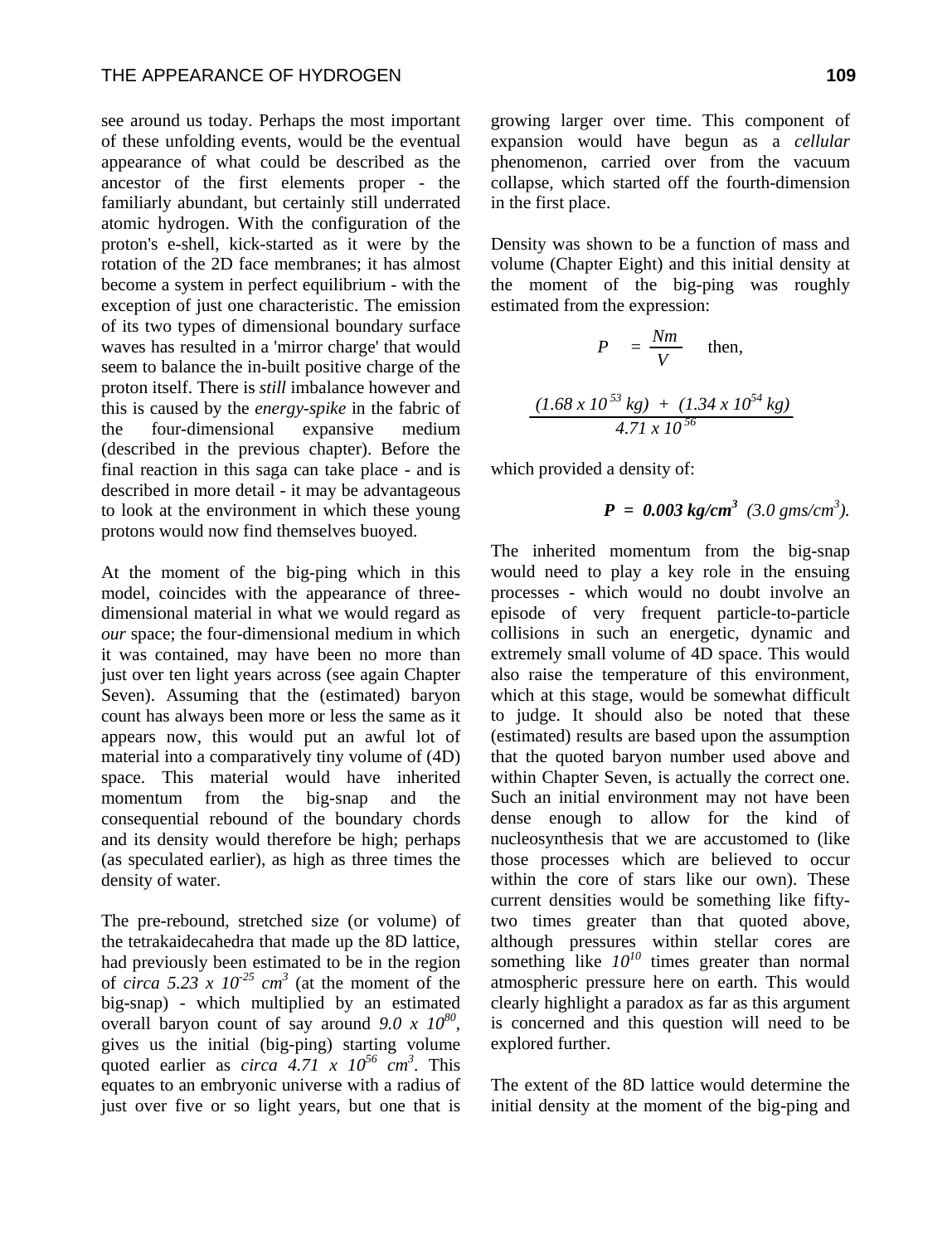this is where the baryon count is important. This density result would obviously change, should the count be revised. Another way of looking at this quandary is to make comparisons with other known densities within for example, the interstellar medium.



*Figure 13.2.01 A comparison of densities between that of the interstellar medium and the possible 'initial density' of the embryonic universe not long after the 'big-ping' episode.* 

*Figure 13.2.01* above, shows the number densities<sup>3</sup> ( $n/m<sup>3</sup>$ ), representing the number of hydrogen nuclei per cubic metre of space against the area's temperature (degrees Kelvin). Compared to the interstellar medium, the density of the big-ping would seem to have been many orders of magnitude greater, lying somewhere nearer the average density of a G-Type stellar core. Temperature however, would be somewhat more difficult to gauge than density at this stage, but may lie between that of the hot inter-cloud medium and that of the stellar interior. Obviously the larger the possible baryon count, the greater the initial big-ping density and thus its corresponding temperature. This does seem to infer that fusion processes as we would know them, would not necessarily seem to have taken place in such an environment, but this is again dependent on the ferocity of collision and thus temperature. The density of this embryonic universe would also be instantly *decreasing* from the moment of its appearance, suspended within

the fabric of (expansional) four-dimensional space.

Were it not for the imparted momentum of the big-snap itself, the newly configured proton, complete with its e-shell, would be in a state of continual repulsion. In the previous chapter, it was argued that this evolved electron shell would gain a negative potential from the collective emission of the proton's negative dimensional boundary surface waves. This would produce a natural 'like-to-like' repulsive effect between neighbours, preventing protons from ever meeting each other. The momentum from the big-snap would overcome this however and collisions in this young, crowded environment would be commonplace. It would be these collisions, occurring all the time that would herald the next evolutionary stage of our 3D/4D universe.

#### **13.3 Proto-hydrogen**

It could be argued that conditions were just not ripe enough for even the simplest processes of nucleosynthesis to take place. This was not however, a universe we would be accustomed to. It would be full of evolving *proto-hydrogen* and this would form a *plasma* - but it would be a plasma with a difference. *Proto-hydrogen* could be described as fully evolved protons (after their *Stage 1* and *Stage 2* reconfiguration), now complete with their negatively charged electron shells. They would therefore, exhibit electronic neutrality within themselves and live within an environment with relatively high density (for a plasma) and a relatively high temperature. Collisions would be fleeting events when they occurred and the kinetic energy incurred as a result, would have an additive effect on this overall temperature. This universe may well have experienced an exponential rise in temperature for a short period of time after its three-dimensional birth. Instead of beginning to cool immediately, this version of the big bang would heat up. This additional heat may have brought this environment up to the threshold where nucleosynthesis proper could take place, but only for a very brief period of time.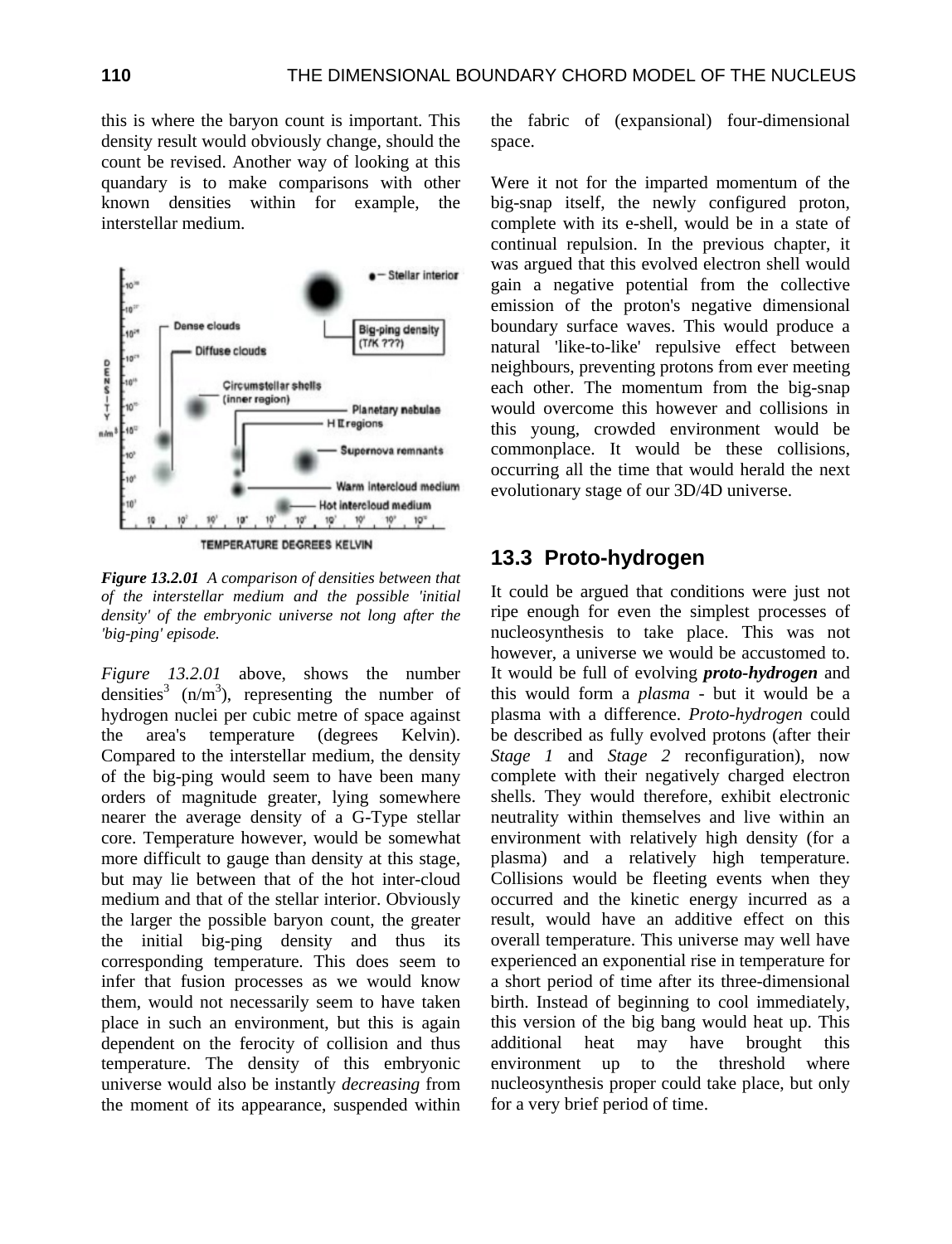#### THE APPEARANCE OF HYDROGEN **111**

The bonding of these early nuclei would be hampered by the energy of collision and by the repulsive effect of the protons' electron shell. There would however be help at hand, in the guise of the multi-polar 'H' face dim-wave field and the *energy-well* of the electron shell; both of which, would create an attractive influence. Under certain conditions, the energy-wells of two approaching protons could form an attraction and the alignment of north to south polar 'H' faces would do the rest. There could have been occasions where two or more protons became coupled within this super-heated plasma because of these two attractive forces, but this process would not have resembled the familiar 'pp1' chain reaction that occurs within the core of the  $sun<sup>3</sup>$ . This process will be dealt with in much more detail however, in a later chapter. More importantly for the proton (or proto-hydrogen as it has now become), would be the completion of its own evolution - its transition to atomic hydrogen proper. This would involve the almost forgotten independent boundary chords. Their role in the completion of this process would be paramount.

The natural reconfiguration of the whole surviving teddy after the big-ping, would culminate in its dim-wave produced e-shell and the consequential energy-well or 4D energy-spike as these waves disturb and influence the very fabric of expansional space (see the previous chapter). This phenomenon creates a *mass equivalence* at the 3D/4D boundary and this will have its own influence over what will happen next. In Chapter 12, this mass equivalence was sited as  $9.116 \times 10^{-31}$  kg, which coincidentally, is just slightly greater than the mass already attributed to the 'smaller' of the *Stage 2* reconfigured independent boundary chords (see again Chapter 11) and this will cause a reaction that completes the formation of the resulting proton's e-shell.

There would be a great many more of the independent boundary chords *(IBCs)* than there were whole surviving teddies (now the protons or *proto-hydrogen*) and as a consequence, these *IDBCs* would be involved in many more

collisions than proto-hydrogen anyway. The effect of the proton's evolved energy-well would be to attract a similarly sized three-dimensional mass - and it will be argued in this chapter, that this will be exactly what will happen during these interactive collisions between these newly pinged three-dimensional objects (see *Figure 13.3.01*  below).



*Figure 13.3.01 The passive electron mass will fall into the energy-well that is produced by the 'e-shell'. There will however, still be a residual energy gradient or differential (see text).* 

An approaching or colliding passive single electron mass (as shown in the figure), would be endowed with enough mass of its own, to be affected by an *energy gradient* or *differential* created by this energy-well. This well, is an area of *lower* three-dimensional mass potential and as we know, the universe would seem to have an inbuilt desire to strive towards a state of equilibrium. Just like your bathwater, where the soap, sponge or even your rubber duck will be carried towards the plug hole by the flow of water, three-dimensional matter with a mass approximating that of the *mass-equivalence*, will also be influenced by this four-dimensional *expansional* flow.

The mass of the smaller of the *Stage 2* reconfigured independent boundary chords (which is now actually the 'passive' single electron mass), is just slightly less than the apparent mass of the e-shell's *3D mass equivalence* (which has previously been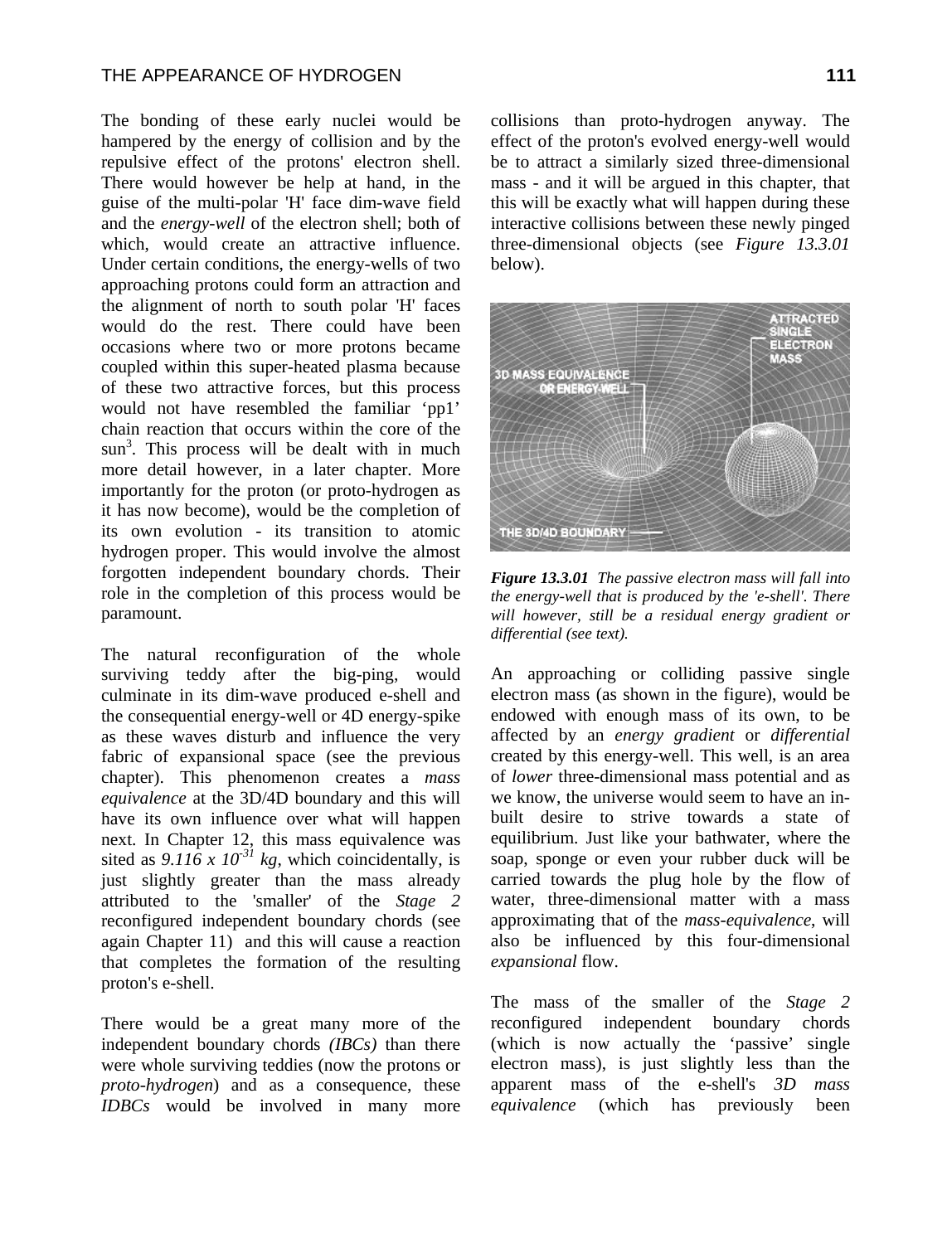calculated as  $9.108 \times 10^{-31}$  kg) and this is why this electron-mass capture occurs; the catalyst of which, is the *4D energy differential* of the energy spike (see again *Figure 11.08* in the previous chapter). As this occurs, the *negative* potential within this energy-well may well be transferred to this three-dimensional particle and the electron proper would thus be born (see *Figure 13.3.02* below).



*Figure 13.3.02 The passive electron mass will fall into the energy-well produced by the 'e-shell' and potential will be transferred. There will however, still be a residual energy gradient or differential (see text).* 

This captured mass (producing what is now an electron proper, because it is now responsible for its own negative charge), is not quite identical to the e-shell's 3D mass equivalence and therefore, there will still be a *residual mass-deficit* that amounts to the difference between the two. This equates to *7.0 x 10-34 kg*. This *residual massdeficit* will play what amounts to perhaps one of the most important of roles in the future evolution of the universe and this too will be explored in much greater detail in due course. It has already been mentioned (in the previous chapter), that the energy-well occurs at the 3D/4D boundary and as such, is purely abstract in our terms. This is *NOT* what we actually see.

Referring back to *Figure 12.3.02* in Chapter 12, (see again page 98), each of the proton's 'S' faces will produce an outwardly propagating dim-wave as a result of the frictional effect of its

membrane against boundary chord (that produce vibration or resonance). These will take the form of expanding spherical wave fronts. The spatial separation of the proton's 'S' faces have already been established at around *10-14 cm*, while the atomic radius of hydrogen (its electron radius), is many orders of magnitude greater. This factor has already been modelled  $(AutoCAD 2002)^4$  and even at a scale amounting to only some ninety times that of the proton's radius, this difference in displacement becomes negligible. These 'S' face induced fields will actually be caged by the bipolar effect of the 'H' face wave fronts, that one can imagine to be stretched in response to the expansive effect of the caged 'S' face monopoles within. The electron mass is captured by hydrogen's energy-well and may itself become trapped in what can be termed the *repulsion zone*  lying between the 'S' and 'H' face wave fronts. Its motion here, at what would seem to us to be an orbital radius of *circa 10-10 cm,* can be deemed to be random in its characteristics (see *Figure 13.3.03* below).



*Figure 13.3.03 The captured electron mass will behave as though it is trapped in a specific orbit around the nucleus, although it is caught within the 'energy-well' of proto-hydrogen's e-shell; between the 'H' and 'S' wave fronts in what has been termed the repulsion zone.* 

This electron mass will not however, completely balance the equation, as there still exists a very small *residual mass deficit*. Theoretically, this